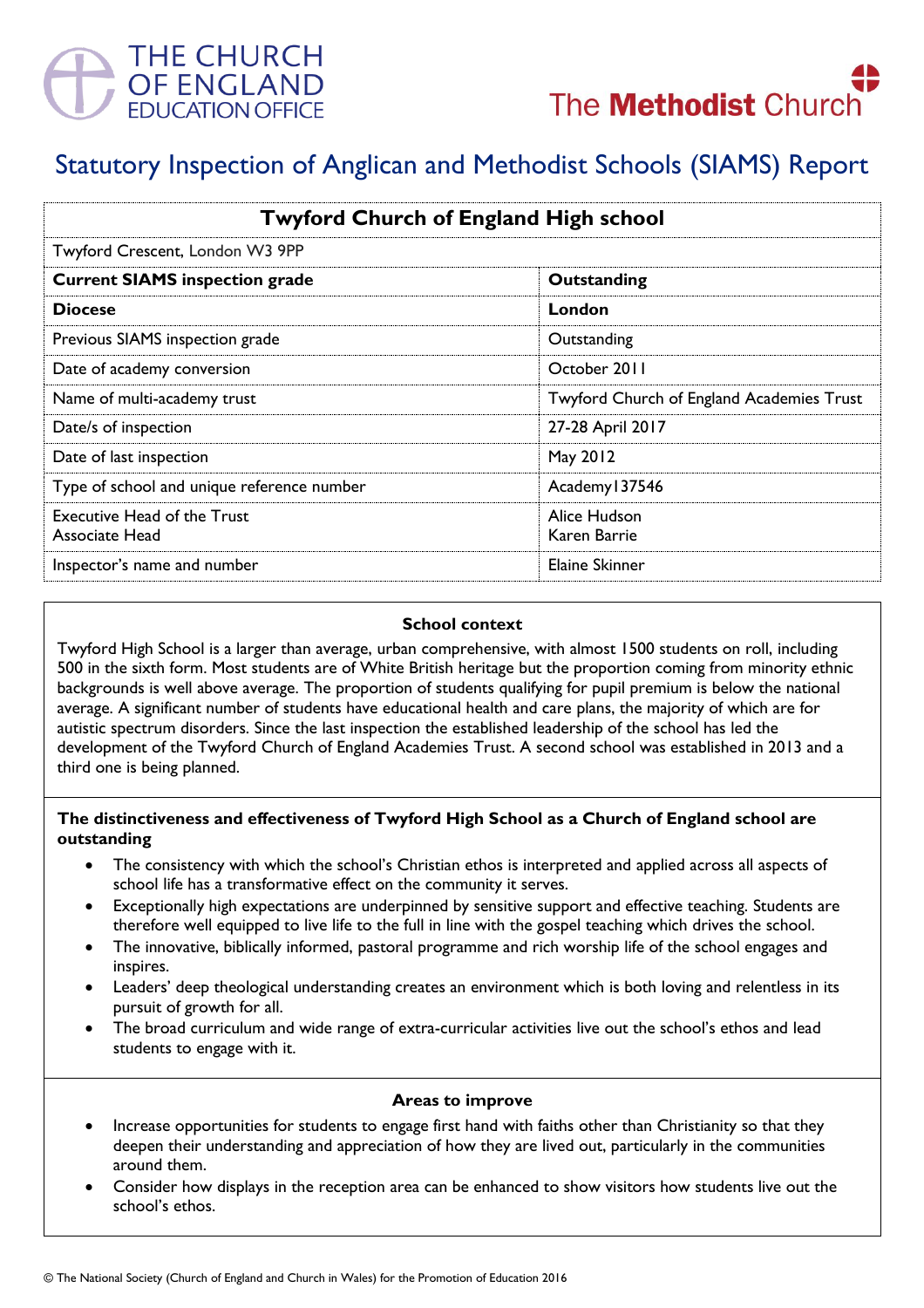## **The school, through its distinctive Christian character, is outstanding at meeting the needs of all learners**

'I have come that you might have life and have it to the full.' This statement from the Gospel of John is summed up in Twyford as the 10:10 ethic. It drives all aspects of school life. Everyone believes it and lives it. Students describe being 'nourished' into it and parents give examples of how they too use it at home. The simplicity of the 10:10 statement belies the profound theology which underpins it. The school's mission is to develop everyone's Godgiven gifts through relationships and opportunities for growth. Students respond well to the school's encouragement to aim high and are helped to do so through high quality support and a wide range of curricular and extra-curricular opportunities. Staff carefully track students' well-being and attainment. Systems are rigorous and steps to address any additional needs are taken swiftly. Support for those identified as having special needs is excellent. Consequently, results are significantly above national averages. Examples abound of students who make exceptional progress, sometimes from very low starting points, or in the face of significant barriers to learning. The reading skills of almost 20% of students improve dramatically during their first year in the school. Thus, they go on to tackle exams with greater confidence and success. Such progress is transformational in students' lives. Inspired by the 10:10 ethic, reflection is a deeply rooted habit of mind informing continuous evaluation and development. Students regularly undertake structured evaluations of every aspect of their own development. In doing so they rise to the challenge of stretching themselves as the school demands. They are helped to do so by 'inspiring speeches' from teachers. The behaviour policy offers security and the possibility of a fresh start every day in line with the 10:10 ethic. Students benefit from the commonly held belief that everyone needs support and can offer it to others. Behaviour around the school is excellent. Students' relationships with each other, and with adults, are respectful and friendly. Students joining the school in the sixth form identify these positive relationships as a major factor in their decision to apply. Participation in extracurricular activities is exceptionally high and makes for a very cohesive community. Students say the gospel choir, for example is 'not just for Christians but for anyone who likes to sing'. Through their enthusiastic engagement with the varied activities and clubs on offer, students develop their own gifts and build a network of relationships across the school. Some identify positive, life-long impacts they believe school will have on their habits of mind and attitudes to other people. One has been so inspired by her experience with the Christian fellowship group she is planning to become a youth worker. Collective worship and the pastoral programme provide students with a strong spiritual and moral framework for life. Students talk freely about how this benefits them. One recalled the story of Moses from a previous year as a source of strength and inspiration. Even though 'Moses did not hear God at first, you are not alone because God is with you'. Religious education (RE) is highly valued by students because they can 'learn about other religions and things about my own religion that I didn't know.' This open approach supports and enriches the inclusive Christian environment of the school. A prayer space is available for Muslims and well thought out arrangements for communion mean everyone takes part in a way that is comfortable for them. Students enjoy school. 'I like school more than I like weekends.' Parents are overwhelmingly positive in their appreciation of the school. They are confident that staff know and care for their children as individuals. Students feel safe in school. Any concerns are easily raised and dealt with 'immediately'. Students act as 'agents for good in the world', within school and further afield. Their understanding of communities different to their own is developed well by their support for charities, links to local groups and a school in Mozambique.

#### **The impact of collective worship on the school community is outstanding**

Collective worship animates, informs and celebrates the spirit of the school. The integrated thematic approach unfolds through each week and over time from Years 7 to 13. Planning systematically builds students' theological understanding and enables them to explore how it applies to their own lives. For example, an assembly about Pentecost enabled Year 7 to consider how they, like the disciples, move out of their comfort zone. Students develop a sound understanding of key Christian beliefs from creation through to the cross, resurrection and God as three in one. Prayer and reflection based on the Bible are skilfully integrated into the pastoral curriculum. Dialogue with students from different Christian traditions is handled sensitively to explain and maintain the integrity of the Anglican tradition. Exceptional leadership and detailed resources from the chaplaincy team build confidence in staff of different faiths or none to lead worship rooted in the Bible and contemporary life. Thus, Christianity becomes the lens through which the community reflects on life and its meaning at the start of every day. Students comment on how reflecting in peace and calm helps 'clear the mind', and enables them to find personal meaning in the 10:10 ethic. 'It's good to be independent but I don't have to do all this by myself.' Consequently, worship meets individuals' needs and those of the whole community. Weekly assemblies and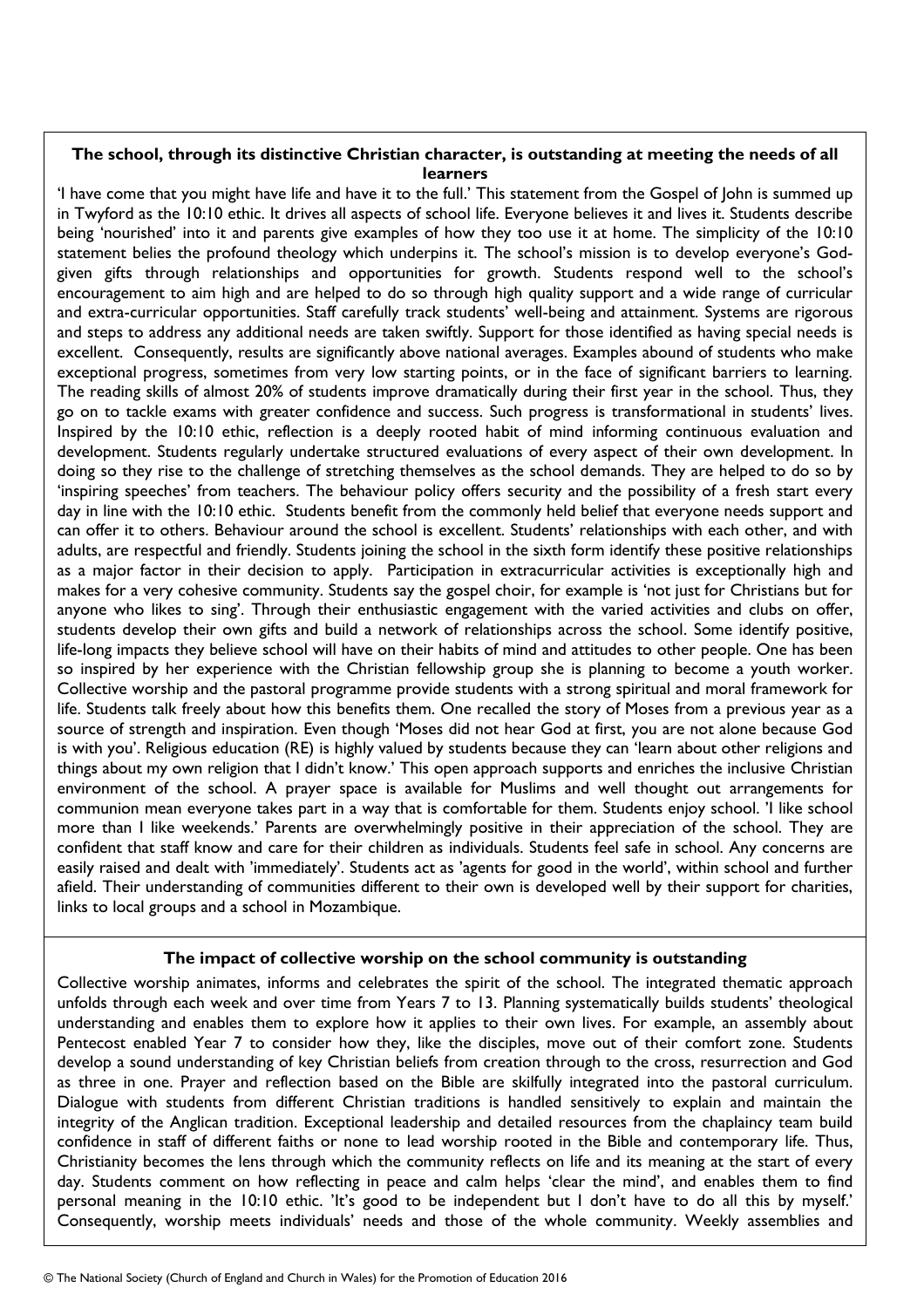termly communion services are enriched by high quality music. The singing strategy bears fruit in worship, not only through the excellent gospel choir but in the open-hearted singing of hymns by everyone. Assemblies and communion are also enriched by the thoughtful use of symbolism. In one example when communion ended students offered grapes to each other, representing the gift of themselves that they share with each other. Visual imagery is successfully used to inspire and effectively focus attention. Students find worship meaningful and memorable. The 'Lent Labyrinth', for example, provided students with a powerful set of images and thoughts which they have since called on in their own lives. Student leadership is very well established and arrangements for involving students in preparing and leading worship are impressive. Leaders have clear systems for evaluating which includes feedback and dialogue with chaplaincy representatives from each form. Staff and students describe worship as a powerful vehicle for personal and spiritual development.

## **The effectiveness of the religious education is outstanding**

Students speak with passion and confidence about how RE enables them to understand different faiths. It supports and challenges them to decide what they believe. In addition, it leads them to be respectful and open to others whose beliefs are different. The subject leader and his team have carefully constructed the curriculum to suit the intake of the school. For example, it broadens their horizons in Year 7 and, from the outset, is designed to boost students' chances of examination success in later years. At Key Stage 4 all students are entered for GCSE at the end of Year 10. Provision for RE for students in Year 11 and Key Stage 5 is successfully delivered through a Biblically inspired pastoral programme. This also provides additional RE for students in the lower years. All students explore a range of issues from a personal and a theological perspective within RE lessons and beyond. Sixth form students enjoy the 'head to head' debates involved in the programme of RE conferences. They make links between the school's ethos and what they learn in RE. Thus, they relate diversity within and between different faiths to 'stretch' and the empathy needed to look through different eyes. They speak highly of the opportunities, available in the lower years particularly, to learn more about other faiths. Currently there is not a systematic programme in place to boost students' first-hand experience of faiths other than Christianity. Students identify a range of strategies which teachers use in class to help them make very good progress. Regular tracking means students' progress is carefully monitored. Steps are taken to effectively support any students whose work needs to, or could improve. The school wide system of setting different levels of challenge is consistently used to good effect in RE lessons. The well organised curriculum, together with very effective teaching leads to excellent examination results. Achievement is high with a sustained trend of outcomes which are better than most other schools nationally at GCSE and A level.

## **The effectiveness of the leadership and management of the school as a church school is outstanding**

All members of the Twyford community understand and engage faithfully with the Christian 10:10 ethic. This is because inspirational leaders make it explicit, presenting values which those from other faiths, or different Christian traditions relate to. Leaders model this ethic with humanity, humility and unswerving commitment. Their strategies, actions and support for others bring it to life. The moral purpose of the school, like DNA, runs through everything. It is equally evident in the approach to whole school planning as it is within the daily experience of each student. Just as students engage and stretch themselves so leaders and governors have looked outwards to take on new challenges. Since the last inspection leaders have successfully established a second school in the Trust and through doing so, set about further improving Twyford. Consequently, the development point from the last inspection has been met and even exceeded. Governors are fully aware of the school's distinctiveness and supportive of its ethos. Leaders ensure there is no room for complacency. Self-evaluation is continuously employed on both an individual and institutional level. There are frequent checks on how well the vision is working in practice. These include regular surveys of parents, staff and students. Governors and leaders understand the school's strengths and help to increase the impact of its Christian distinctiveness. Strategic planning is highly effective and focused above all on meeting students' needs. For example, to reinforce their sense of their gifts, students are now provided with daily feedback on their conduct. An emphasis on the positive has led to a continuing reduction in negative behaviour. It is striking that although the 10:10 ethic is non-negotiable, students experience it as an invitation to which they respond with enthusiasm and commitment. Student leadership is a particularly strong feature of the school. They take on increasing levels of responsibility and make an important contribution to ongoing evaluation. The school's Christian ethos is made explicit throughout the appointment and induction processes for staff. This preserves the integrity of the school's approach and supports the tremendously consistent implementation of its 10:10 ethic. Staff describe the school as 'purposeful'. They refer not only to the pace and focus of everyday life but to the underlying moral imperative leaders transmit. Continuing professional development of staff at all levels improves their practice and many have been prepared for leadership in church school contexts. The school meets the statutory requirements for RE and collective worship and leaders resource these areas well. They are vitally important aspects of the school and make a profound